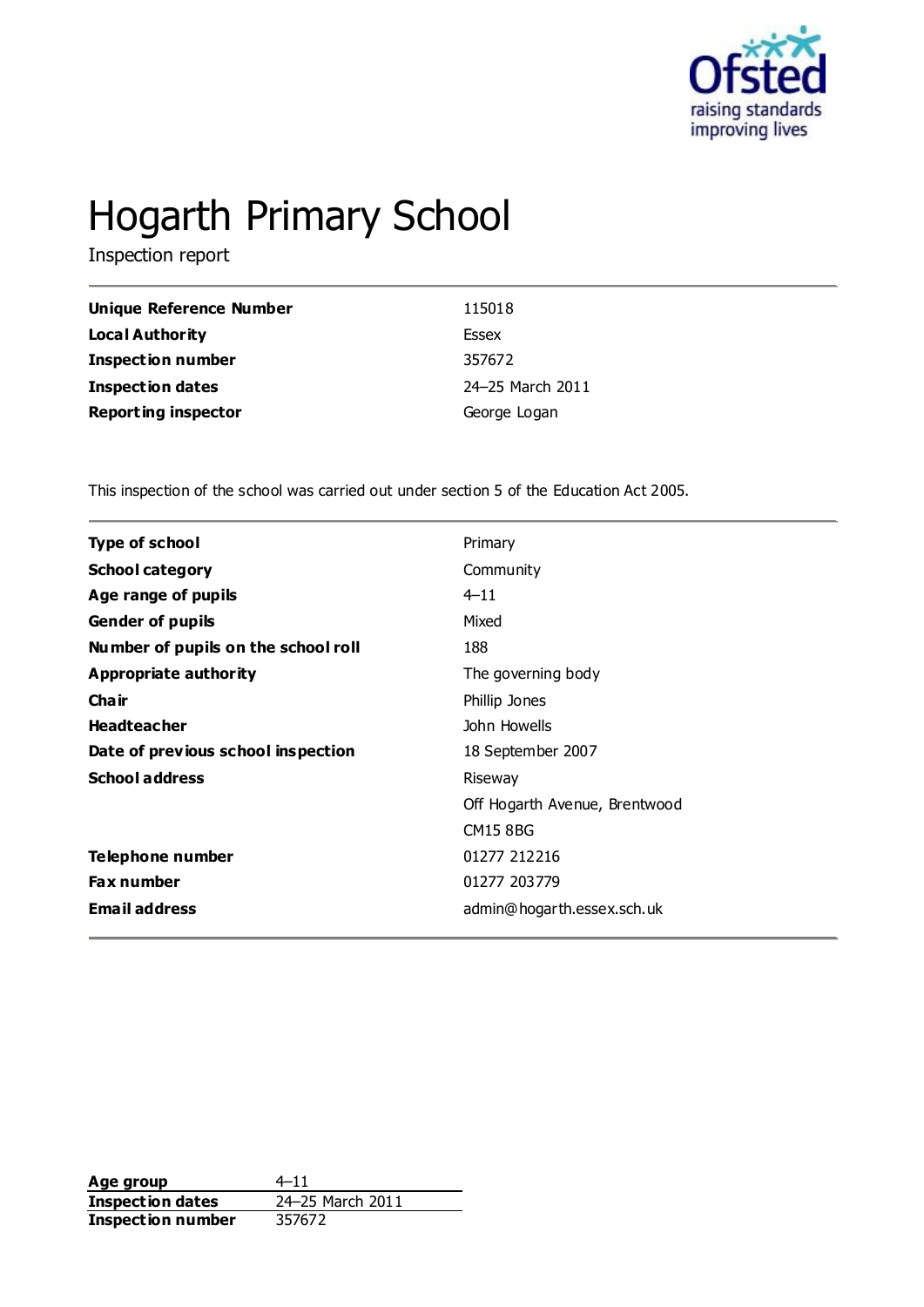The Office for Standards in Education, Children's Services and Skills (Ofsted) regulates and inspects to achieve excellence in the care of children and young people, and in education and skills for learners of all ages. It regulates and inspects childcare and children's social care, and inspects the Children and Family Court Advisory Support Service (Cafcass), schools, colleges, initial teacher training, work-based learning and skills training, adult and community learning, and education and training in prisons and other secure establishments. It assesses council children's services, and inspects services for looked after children, safeguarding and child protection.

Further copies of this report are obtainable from the school. Under the Education Act 2005, the school must provide a copy of this report free of charge to certain categories of people. A charge not exceeding the full cost of reproduction may be made for any other copies supplied.

If you would like a copy of this document in a different format, such as large print or Braille, please telephone 0300 123 4234, or email **[enquiries@ofsted.gov.uk](mailto:enquiries@ofsted.gov.uk)**.

You may copy all or parts of this document for non-commercial educational purposes, as long as you give details of the source and date of publication and do not alter the documentation in any way.

To receive regular email alerts about new publications, including survey reports and school inspection reports, please visit our website and go to 'Subscribe'.

Royal Exchange Buildings St Ann's Square Manchester M2 7LA T: 0300 123 4234 Textphone: 0161 618 8524 E: **[enquiries@ofsted.gov.uk](mailto:enquiries@ofsted.gov.uk)**

W: **[www.ofsted.gov.uk](http://www.ofsted.gov.uk/)**

© Crown copyright 2011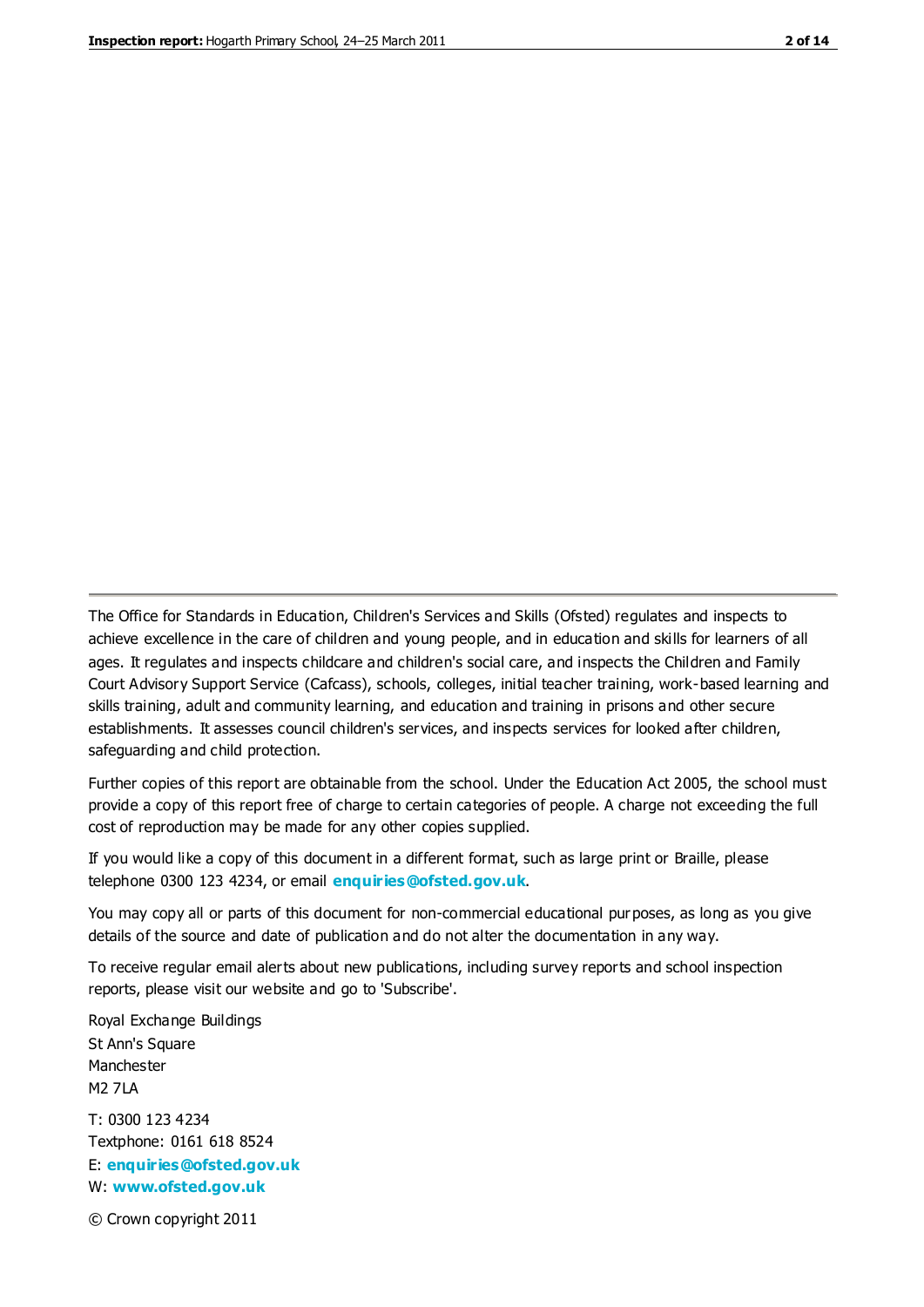# **Introduction**

This inspection was carried out by three additional inspectors. They visited 15 lessons taught by seven different members of staff. Inspectors held meetings with the Chair of the Governing Body and another governor, and with staff and pupils. They looked at pupils' books, records of their progress, teachers' lesson planning, playtime activities and the school's documentation, which included records of teaching and the main improvement plan. Responses to inspection questionnaires completed by staff, pupils and by 155 parents and carers were also considered.

The inspection team reviewed many aspects of the school's work. It looked in detail at a number of key areas.

- $\blacksquare$  How rapidly and consistently do pupils make progress across the school, particularly in mathematics?
- $\blacksquare$  Has the improved progress in the Reception class in the last school year been sustained? What are outcomes likely to be in the current year?
- How well do staff use assessment information to plan work which challenges all pupils to make good progress, particularly in mathematics and for those identified as gifted or talented?
- What evidence can the school offer to support its view that attendance is now average?
- $\blacksquare$  How effective is the leadership of the school, looking in particular at the impact of the governing body and subject leaders?

# **Information about the school**

Hogarth Primary School is slightly smaller than most primary schools. Most pupils come from the adjacent overspill estate, which is managed by the London Borough of Newham. Pupils are predominantly White British. A few come from minority ethnic groups, but very few are at an early stage of learning English. The proportion of pupils with special educational needs and/or disabilities is slightly above average. Most have moderate learning difficulties, speech and language issues, or autistic spectrum disorders. A significant number of pupils join the school during Years 3 to 6. A high proportion of these later entrants have relatively complex needs, socially or educationally. The proportion of pupils known to be eligible for free school meals is broadly average. The school shares its site with a private pre-school. This is managed independently and is the subject of a separate report.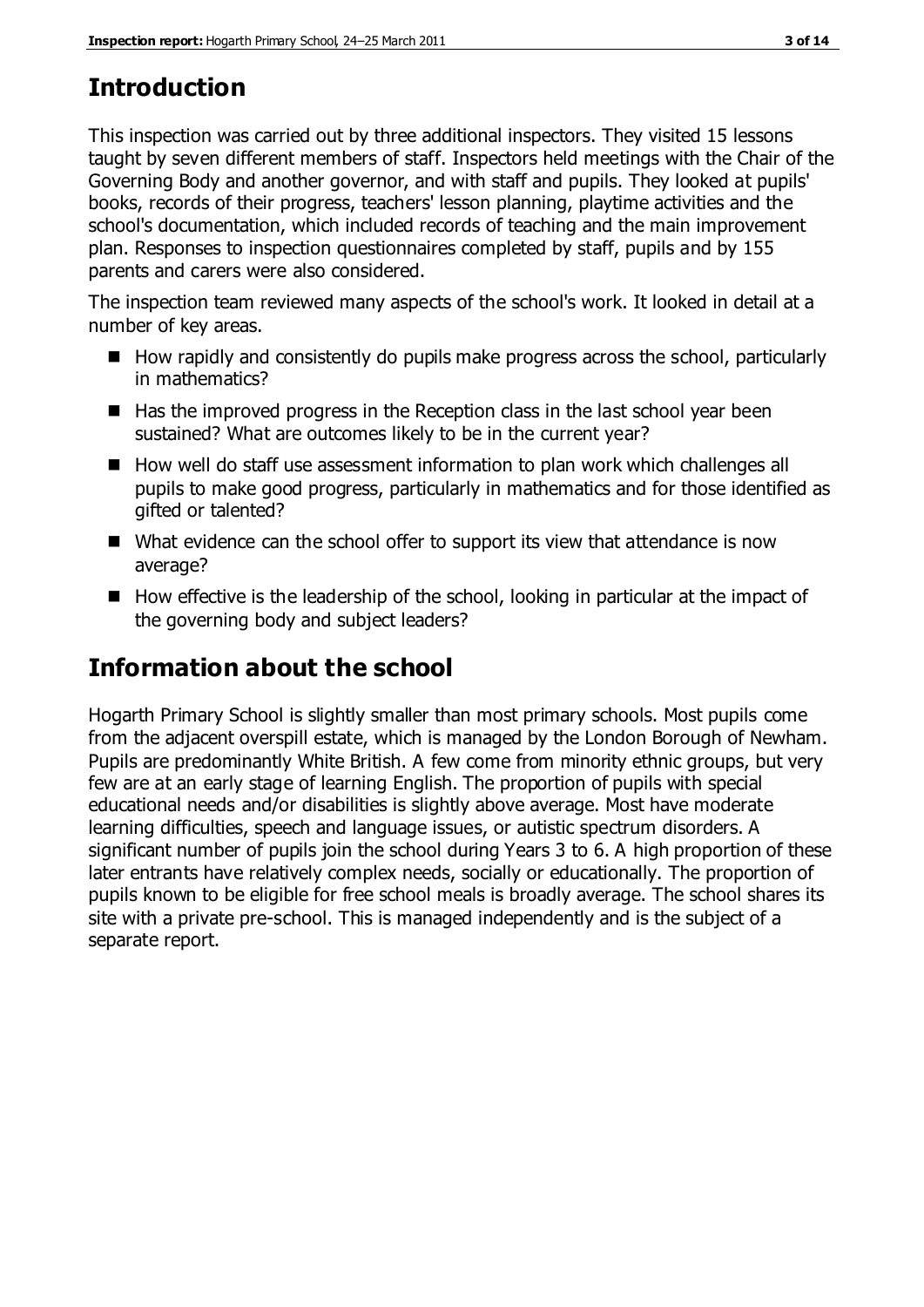# **Inspection judgements**

| Overall effectiveness: how good is the school?  |  |
|-------------------------------------------------|--|
| The school's capacity for sustained improvement |  |

## **Main findings**

This is a good school. It has made significant progress in recent terms. It serves the needs of its local community well. Most parents and carers recognise that staff are very committed to the school and its pupils. The school successfully promotes pupils' personal development. Pupils have positive attitudes to learning and behave well. Attendance has improved, as a result of more rigorous procedures and the effective work of the home learning mentor, and is now broadly average. Staff successfully ensure pupils' safety and well-being, and provide good pastoral and academic support for those who have special educational needs and/or disabilities. Pupils feel safe and have confidence in adults. They have a good understanding of healthy lifestyles and enjoy taking exercise.

Provision and progress in the Early Years Foundation Stage have improved. Children make a good start and achieve well across all areas of learning. Pupils' achievement in Years 1 to 6 has improved and, although a little inconsistent from year to year, is good overall. It is slightly stronger in reading and writing than in mathematics, although targeted support for the most able older pupils has had a positive impact on mathematics this year. Good progress in reading and writing is firmly embedded because key literacy skills and rigorous assessment procedures have been a focus in the last four terms. In general, pupils who have the bulk of their education in this school make good progress. Those who enter at later points, some of whom have more profound special educational needs, often have considerable work to catch up on and this has a negative impact upon the school's overall attainment figures. Progress in most lessons seen was good and attainment by Year 6 is broadly average in English and mathematics. The good curriculum engages pupils' interests well.

Rigorous identification of needs, access to good specialist guidance and effective support staff ensure that pupils with special educational needs and/or disabilities make brisk progress. There is some exemplary practice in the monitoring and assessment of the progress of these pupils. Pupils who are gifted or talented are making better progress because lessons are now more closely tailored to their needs.

Teaching and the use of assessment are mostly good, particularly in English. The systems for tracking pupils' progress are detailed. Good individual target setting has a positive impact on progress. However, the school recognises that assessment procedures in mathematics are not sufficiently rigorous, and that the good practice in marking in writing is not matched in other subjects. There are inconsistencies in the quality and presentation of pupils' written work from class to class.

School leaders know the school well and self-evaluation is accurate. However, subject leaders do not yet have sufficient impact on pupils' learning and progress. The governing body provides an increasing level of challenge as well as support. The headteacher's commitment to improvement, the school's inherent strength as a community and recent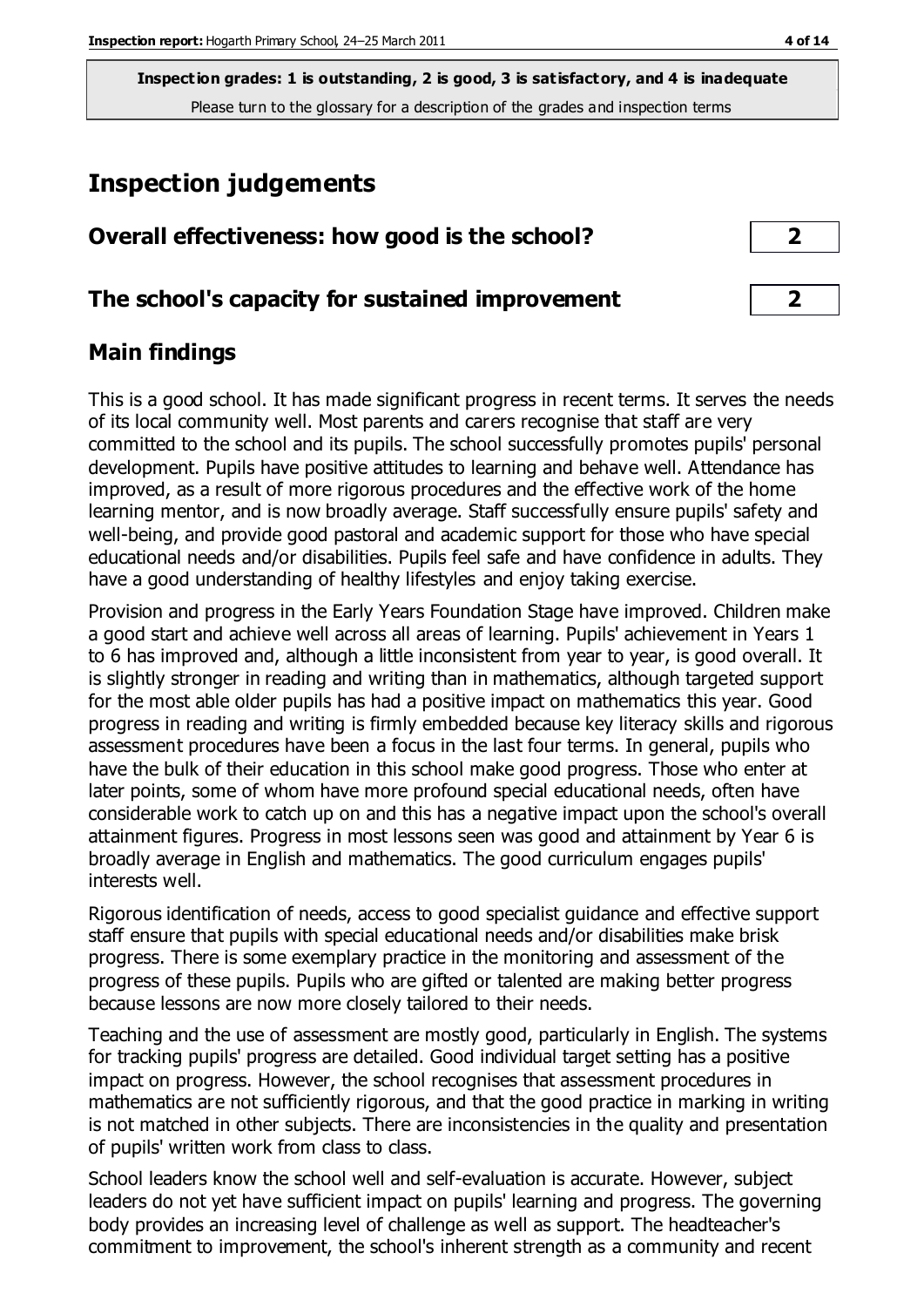progress in improving attendance, teaching, assessment and progress, together with more effective monitoring procedures, all show that the school has good capacity to drive through and sustain further improvement.

## **What does the school need to do to improve further?**

- Enable pupils to make sustained good progress across the school by:
	- making more effective use of assessment in mathematics
	- $-$  ensuring that current good practice in the marking of writing is extended to other subjects
	- ensuring that staff demand consistently high quality in pupils' written work and presentation across the school.
- Develop middle management roles, so that subject leaders take more responsibility for their designated areas and have more impact upon, and greater accountability for, the progress pupils make.

## **Outcomes for individuals and groups of pupils 2**

Children's skills on joining the school are well below the level expected for their age. With more consistent teaching, higher expectations and more rigorous assessment, progress has improved for all groups of pupils and this is beginning to have an impact on attainment by the end of Year 6.

Pupils' learning is most effective in lessons where teachers set a brisk pace, have high expectations of what pupils can achieve and have effective strategies for managing pupils' behaviour. These were key strengths in several lessons seen across the school. In a lively Year 1 phonics lesson, the teacher's enthusiasm, clear explanations and the engaging activities challenged pupils to recognise a key sound blend and to identify which combinations of letters were viable as 'real' words. This was highly motivating for the pupils, who competed to identify 'proper' words and to share their knowledge of sound blends. Year 6 pupils were challenged and engaged by the teacher's enthusiasm, humour and pace in an outstanding mathematics lesson where they considered strategies to work out perimeters and areas of awkward shapes. Here the teacher made excellent use of hands-on activities to encourage pupils' interest and the practical application of key skills. Peer discussion, with well-judged support from teaching assistants where necessary, helped pupils to work towards techniques which might assist them in solving their problems. They then had the confidence to demonstrate their ideas to their fellow pupils. All of the older pupils had been involved in a science week recently. The impact of that event remained significant for many pupils, mainly because of the practical nature of the planned activities, not least the rocket launch!

Pupils' personal development is good. They work well co-operatively. The school council offers pupils experience of the democratic process and there are useful links with the local council. Spiritual, moral, social and cultural development is satisfactory, although the cultural and spiritual aspects are less strong than the moral and social elements. Pupils display a strong sense of common values, but their awareness of the traditions of different faith communities is more fragmented. Satisfactory and improving basic skills mean that pupils are appropriately prepared for future study and later life.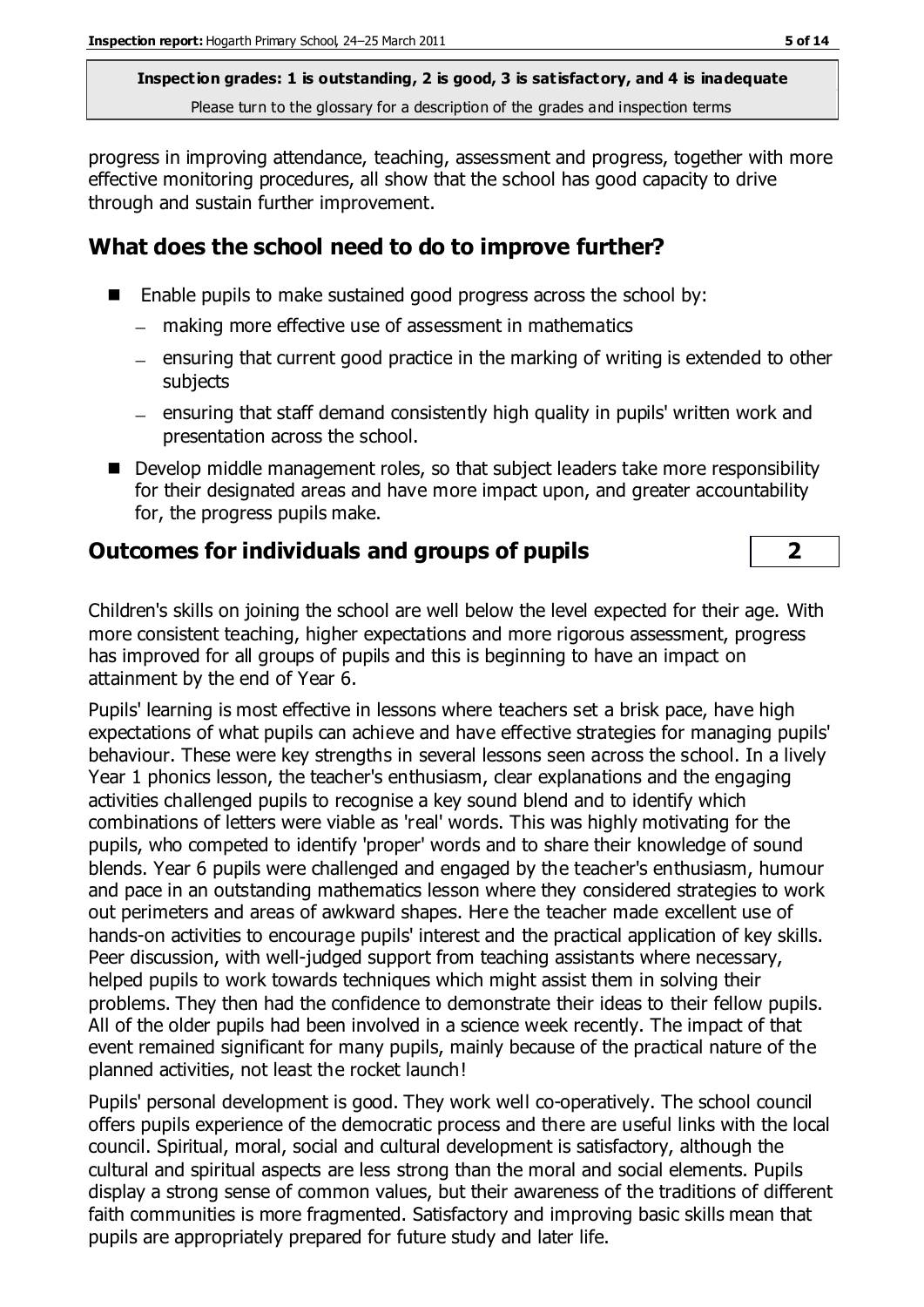These are the grades for pupils' outcomes

#### **Inspection grades: 1 is outstanding, 2 is good, 3 is satisfactory, and 4 is inadequate**

Please turn to the glossary for a description of the grades and inspection terms

| Pupils' achievement and the extent to which they enjoy their learning                                                     | $\overline{\mathbf{2}}$ |
|---------------------------------------------------------------------------------------------------------------------------|-------------------------|
| Taking into account:<br>Pupils' attainment <sup>1</sup>                                                                   | 3                       |
| The quality of pupils' learning and their progress                                                                        | $\overline{2}$          |
| The quality of learning for pupils with special educational needs and/or disabilities<br>and their progress               | 2                       |
| The extent to which pupils feel safe                                                                                      | $\overline{2}$          |
| Pupils' behaviour                                                                                                         | 2                       |
| The extent to which pupils adopt healthy lifestyles                                                                       | $\mathbf{2}$            |
| The extent to which pupils contribute to the school and wider community                                                   | 3                       |
| The extent to which pupils develop workplace and other skills that will contribute to<br>their future economic well-being |                         |
| Taking into account:<br>Pupils' attendance <sup>1</sup>                                                                   | 3                       |
| The extent of pupils' spiritual, moral, social and cultural development                                                   | 3                       |

<sup>1</sup> The grades for attainment and attendance are: 1 is high; 2 is above average; 3 is broadly average; and 4 is low

#### **How effective is the provision?**

External coaching and rigorous monitoring, together with significantly improved assessment practice, have contributed to more effective teaching and learning in the last year. Relationships are a strength. Well-trained support staff have a positive impact on learning, particularly the teaching assistants with specialist training who work effectively with individual and groups of pupils who have significant special educational needs. Teachers manage time well, achieving an appropriate balance between teacher input and opportunities for pupils to work independently and practise their skills. The school has worked hard to develop and embed assessment practice and this has contributed to greater consistency and pace in pupils' learning, particularly in reading and writing. Marking is often thorough, providing pupils with guidance as to their next steps in learning. However, good practice in writing is not so evident in other subjects. The school recognises that staff do not always have sufficiently high expectations of the quality of pupils' written work.

The curriculum provides pupils with good learning opportunities. Significant time is allocated to English and mathematics, in keeping with the school's priorities. As a result, progress is rapidly improving. Beyond these core subjects, the school ensures that pupils have a balanced range of opportunities. Topic work is well established, providing good experience of history and geography, while science, although patchily evident in some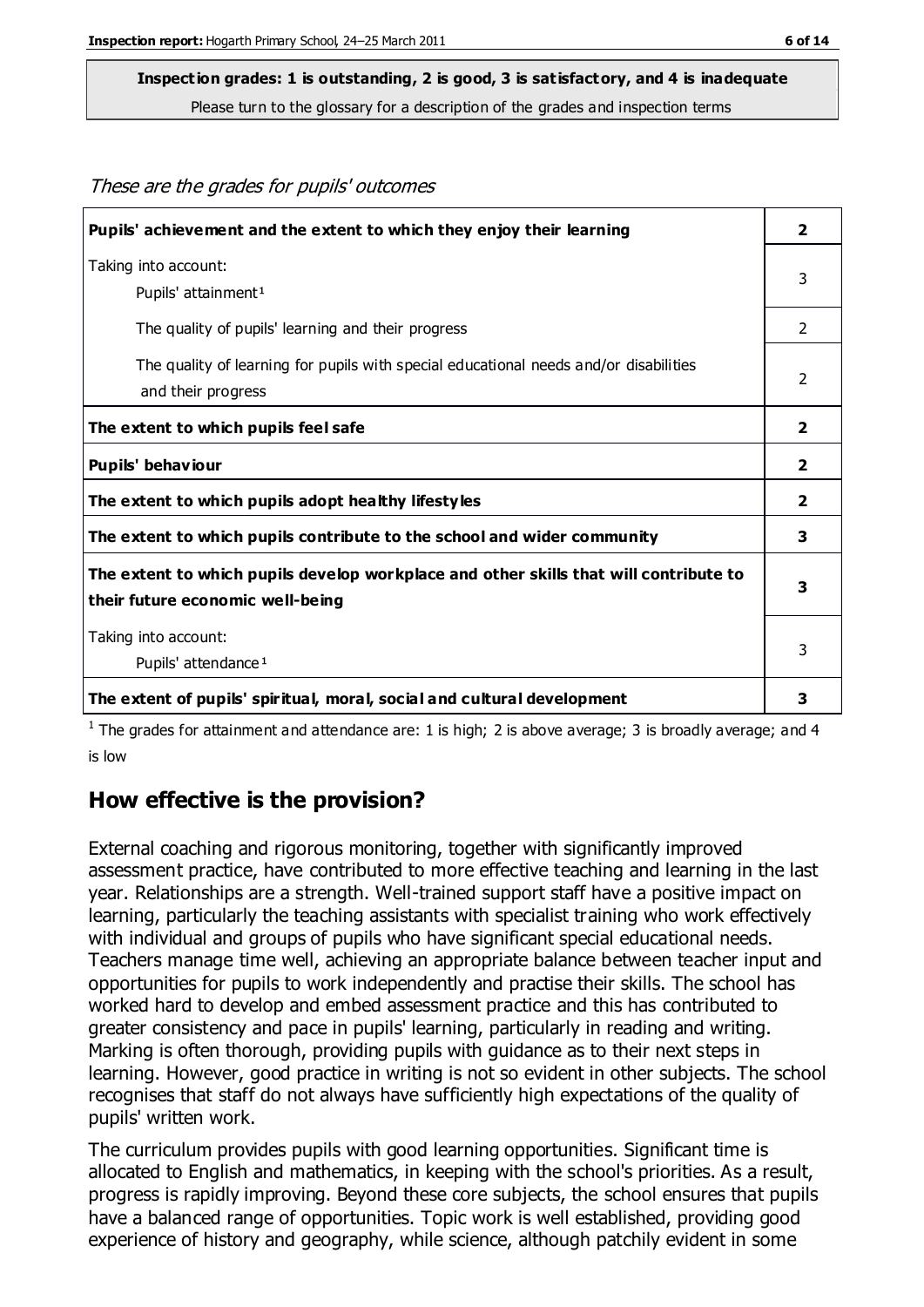year groups, is delivered in a very practical way, to which well-organised science weeks make a significant contribution. There are good opportunities for sport and physical development. Information and communication technology is not used fully to enhance learning in other subjects. Personal, social, health and citizenship education is carefully planned. External partnerships, including sports partnerships, contribute well to extending pupils' learning. Enrichment activities to support provision for gifted and talented pupils are satisfactory, and recognised by the school as an area for further development. Extracurricular provision is particularly good.

Staff are highly responsive to pupils' needs. Transition arrangements are good, particularly in supporting pupils identified as potentially vulnerable. The school works closely and effectively with support agencies. Good practice, well managed by the coordinator of special educational needs and the home learning mentor, supports the health, social and behavioural needs of pupils in challenging circumstances.

These are the grades for the quality of provision

| The quality of teaching                                                                                    |  |
|------------------------------------------------------------------------------------------------------------|--|
| Taking into account:<br>The use of assessment to support learning                                          |  |
| The extent to which the curriculum meets pupils' needs, including, where relevant,<br>through partnerships |  |
| The effectiveness of care, guidance and support                                                            |  |

## **How effective are leadership and management?**

Central to the school's ethos is a commitment to the local community. The school is very inclusive and is proud of its successes in reintegrating pupils who have not, in other settings, creatively engaged with education. The headteacher has, over time, shown considerable commitment to supporting pupils' personal development. More recently, the school has recognised the need to refocus its efforts, so that pupils make more rapid and consistent progress. School leaders have embraced the support offered and have demonstrated commitment and flexibility. This is now paying off, with better progress evident across the school. The efforts of senior leaders have been strongly supported by some exemplary practice in, for example, the excellent leadership and management of provision for pupils with special educational needs and/or disabilities and the good leadership of the Early Years Foundation Stage. Subject leadership remains less robust and the school recognises that not all current subject leaders are sufficiently effective. School development planning accurately identifies key priorities for the school, with clear targets, milestones and accountability. Staff morale is high. Robust systems are now used to track pupils' progress and assessment. The monitoring of teaching and learning is effective, ensuring that a high proportion of teaching is good.

Governance is satisfactory. Governors are eager to support the school, with several members bringing relevant outside experience. Targeted training has given the governing body a more coherent understanding of how to challenge the school. As a result, it is now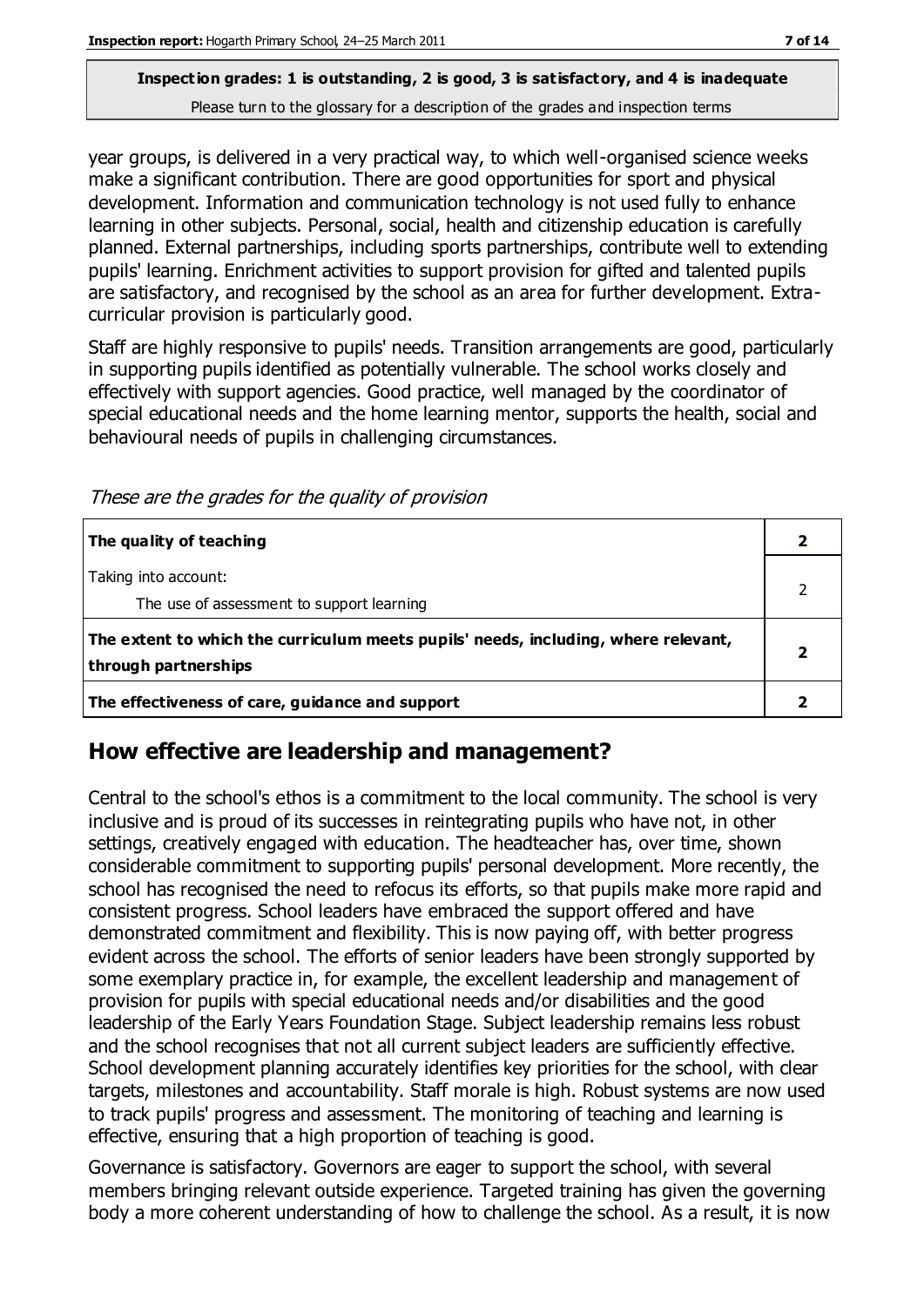more effective in holding the school to account; governors visit the school regularly and are increasingly involved in its self-evaluation processes.

Safeguarding arrangements are satisfactory, and staff are appropriately trained in child protection procedures. In daily practice, discrimination is tackled effectively and the promotion of equality of opportunity is good. The progress of the most able pupils is improving steadily. The governing body ensures that community cohesion is satisfactorily promoted. The school is internally harmonious, is an integral part of the local community, and has suitable plans to further develop its wider national and international links.

| The effectiveness of leadership and management in embedding ambition and driving<br><b>improvement</b>                                                           |                         |
|------------------------------------------------------------------------------------------------------------------------------------------------------------------|-------------------------|
| Taking into account:<br>The leadership and management of teaching and learning                                                                                   | 2                       |
| The effectiveness of the governing body in challenging and supporting the<br>school so that weaknesses are tackled decisively and statutory responsibilities met | 3                       |
| The effectiveness of the school's engagement with parents and carers                                                                                             | $\overline{\mathbf{2}}$ |
| The effectiveness of partnerships in promoting learning and well-being                                                                                           | $\mathbf{2}$            |
| The effectiveness with which the school promotes equality of opportunity and tackles<br>discrimination                                                           | $\overline{\mathbf{2}}$ |
| The effectiveness of safeguarding procedures                                                                                                                     | 3                       |
| The effectiveness with which the school promotes community cohesion                                                                                              | 3                       |
| The effectiveness with which the school deploys resources to achieve value for money                                                                             | $\overline{\mathbf{2}}$ |

#### These are the grades for leadership and management

## **Early Years Foundation Stage**

Around half the children who enter the Reception class come from the on-site private preschool. The remainder enter directly from a variety of other pre-school providers. Typically, children's skills and knowledge on entry are particularly low in personal and social development and in most aspects of communication, language and literacy. Until 2008, attainment at the end of Reception was also well below average. However, there has been a significant improvement in children's progress in the last two years and it is now close to average in most areas of learning, with a proportion of children attaining at the higher levels. Good induction arrangements, including home visits, establish a secure bond with parents and carers and ensure that children feel safe. Welfare is given a high priority. Children build very good relationships with adults and with other children. They behave very well and engage confidently with others, developing independence in their learning. Improving skills in reading and writing are well supported by an effective programme for teaching sounds and letters.

Focused teaching and effective support ensure that children successfully extend and develop their skills. Specialist teaching in, for example, class singing adds richness and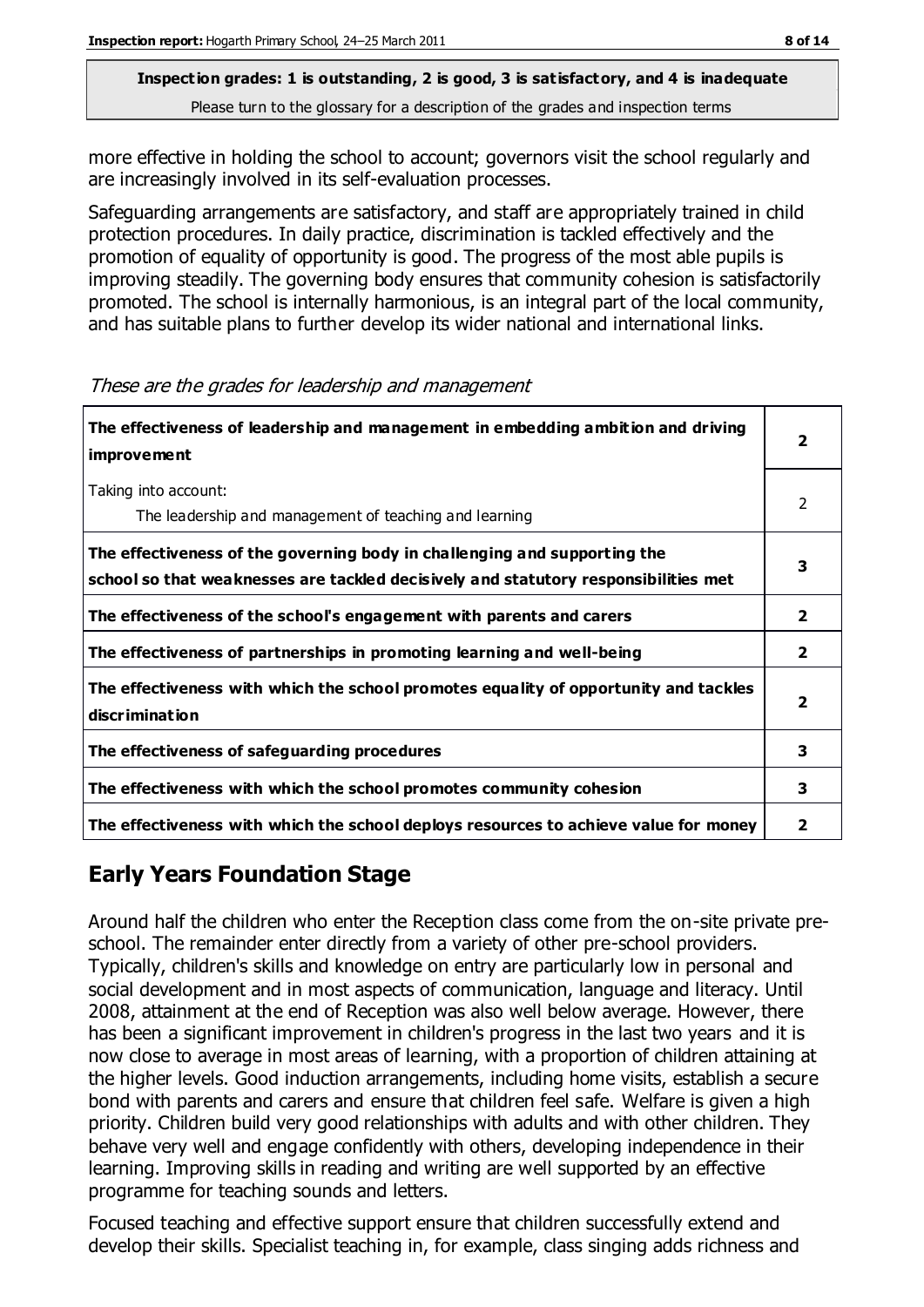quality to children's daily experience. Sessions of direct teaching provide good challenge and successfully meet children's needs across the ability range. A good balance of activities chosen by children and those led by adults ensures that learning has a brisk pace. Children have many opportunities to make choices, both indoors and outside. Staff make good use of opportunities to ask questions and engage children in conversations which help take their learning forward. The classrooms provide a well-resourced learning environment and the spacious outdoor area, although well worn, is used effectively. All areas of learning are planned for appropriately. Detailed assessments provide good information on children's progress. The Early Years Foundation Stage leader makes effective use of available data to track children's progress and has a clear understanding of the strengths of the provision as well as areas for continued development.

These are the grades for the Early Years Foundation Stage

| <b>Overall effectiveness of the Early Years Foundation Stage</b>                      |  |
|---------------------------------------------------------------------------------------|--|
| Taking into account:<br>Outcomes for children in the Early Years Foundation Stage     |  |
| The quality of provision in the Early Years Foundation Stage                          |  |
| The effectiveness of leadership and management of the Early Years Foundation<br>Stage |  |

## **Views of parents and carers**

A high proportion of parents and carers responded to the survey. A very large majority are happy with the school and the care it provides for their children. Most feel that their children enjoy school. One said, 'this is a friendly school which is like a big family.' Some parents and carers have concerns about how the school deals with behavioural issues. However, during the inspection, the inspection team observed the behaviour of the older pupils to be generally good in lessons and around the school. Although some parents and carers also feel that the school is not responsive to their suggestions, inspectors judged that the school has reasonable mechanisms for sampling parental views and giving them access to staff. A few indicated their concerns about children's safety because of the parking of cars on the school playground. The school has indicated that this issue has been fully resolved following recent construction work and that the school site has now been fully secured.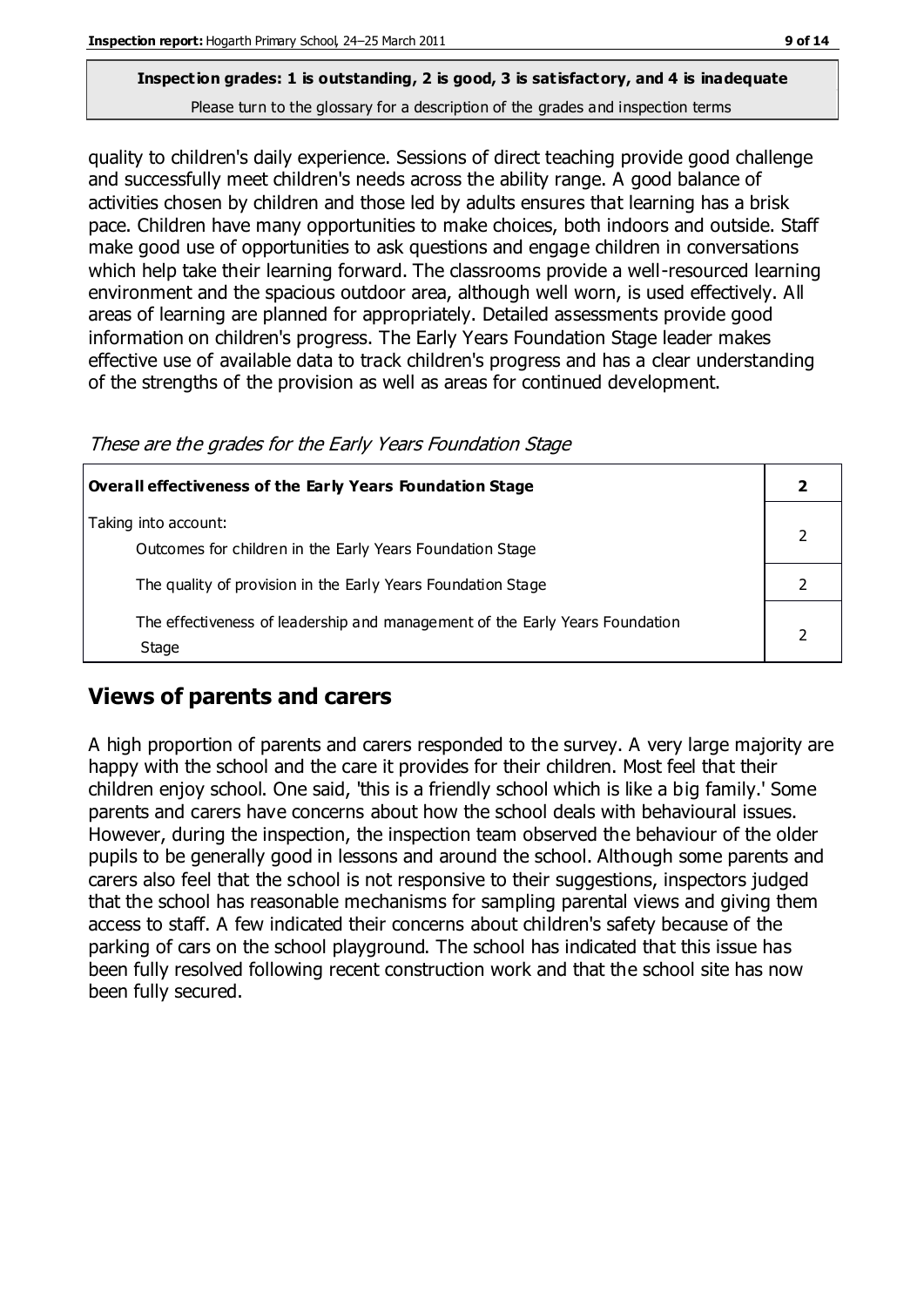#### **Responses from parents and carers to Ofsted's questionnaire**

Ofsted invited all the registered parents and carers of pupils registered at Hogarth Primary School to complete a questionnaire about their views of the school.

In the questionnaire, parents and carers were asked to record how strongly they agreed with 13 statements about the school. The inspection team received 155 completed questionnaires by the end of the on-site inspection. In total, there are 188 pupils registered at the school.

| <b>Statements</b>                                                                                                                                                                                                                                       | <b>Strongly</b><br>agree |               | <b>Agree</b> |               | <b>Disagree</b> |                | <b>Strongly</b><br>disagree |             |
|---------------------------------------------------------------------------------------------------------------------------------------------------------------------------------------------------------------------------------------------------------|--------------------------|---------------|--------------|---------------|-----------------|----------------|-----------------------------|-------------|
|                                                                                                                                                                                                                                                         | <b>Total</b>             | $\frac{1}{2}$ | <b>Total</b> | $\frac{1}{2}$ | <b>Total</b>    | $\frac{1}{2}$  | <b>Total</b>                | %           |
| My child enjoys school                                                                                                                                                                                                                                  | 89                       | 57            | 62           | 40            | 3               | $\overline{2}$ | $\mathbf 0$                 | $\mathbf 0$ |
| The school keeps my child<br>safe                                                                                                                                                                                                                       | 105                      | 68            | 41           | 26            | 5               | 3              | 0                           | $\mathbf 0$ |
| My school informs me about<br>my child's progress                                                                                                                                                                                                       | 86                       | 55            | 59           | 38            | 8               | 5              | $\mathbf{0}$                | $\mathbf 0$ |
| My child is making enough<br>progress at this school                                                                                                                                                                                                    | 83                       | 54            | 62           | 40            | 7               | 5              | $\mathbf 0$                 | $\mathbf 0$ |
| The teaching is good at this<br>school                                                                                                                                                                                                                  | 90                       | 58            | 52           | 34            | 6               | $\overline{4}$ | $\mathbf 0$                 | $\mathbf 0$ |
| The school helps me to<br>support my child's learning                                                                                                                                                                                                   | 89                       | 57            | 55           | 35            | $\overline{7}$  | 5              | $\mathbf 0$                 | $\mathbf 0$ |
| The school helps my child to<br>have a healthy lifestyle                                                                                                                                                                                                | 87                       | 56            | 63           | 41            | 5               | 3              | $\mathbf 0$                 | $\mathbf 0$ |
| The school makes sure that<br>my child is well prepared for<br>the future (for example<br>changing year group,<br>changing school, and for<br>children who are finishing<br>school, entering further or<br>higher education, or entering<br>employment) | 74                       | 48            | 62           | 40            | 6               | 4              | $\mathbf 0$                 | $\mathbf 0$ |
| The school meets my child's<br>particular needs                                                                                                                                                                                                         | 86                       | 55            | 56           | 36            | 11              | $\overline{7}$ | $\mathbf 0$                 | $\mathbf 0$ |
| The school deals effectively<br>with unacceptable behaviour                                                                                                                                                                                             | 73                       | 47            | 56           | 36            | 17              | 11             | 5                           | 3           |
| The school takes account of<br>my suggestions and concerns                                                                                                                                                                                              | 70                       | 45            | 60           | 39            | 19              | 12             | 1                           | 1           |
| The school is led and<br>managed effectively                                                                                                                                                                                                            | 89                       | 57            | 53           | 34            | 9               | 6              | $\mathbf 0$                 | $\mathbf 0$ |
| Overall, I am happy with my<br>child's experience at this<br>school                                                                                                                                                                                     | 95                       | 61            | 52           | 34            | 7               | 5              | $\mathbf 0$                 | $\mathbf 0$ |

The table above summarises the responses that parents and carers made to each statement. The percentages indicate the proportion of parents and carers giving that response out of the total number of completed questionnaires. Where one or more parents and carers chose not to answer a particular question, the percentages will not add up to 100%.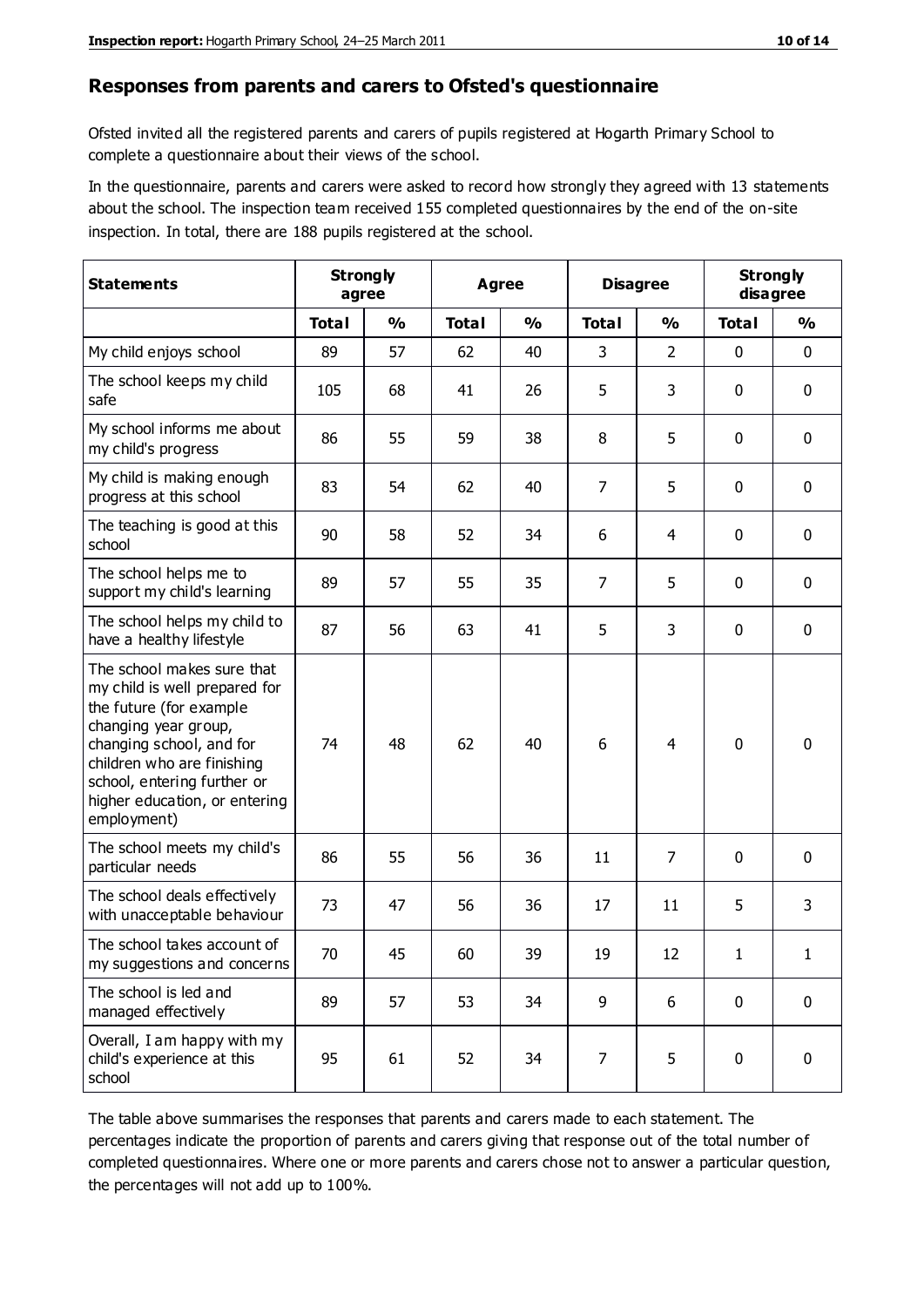## **Glossary**

| Grade   | <b>Judgement</b> | <b>Description</b>                                                                                                                                                                                                            |
|---------|------------------|-------------------------------------------------------------------------------------------------------------------------------------------------------------------------------------------------------------------------------|
| Grade 1 | Outstanding      | These features are highly effective. An outstanding school<br>provides exceptionally well for all its pupils' needs.                                                                                                          |
| Grade 2 | Good             | These are very positive features of a school. A school that<br>is good is serving its pupils well.                                                                                                                            |
| Grade 3 | Satisfactory     | These features are of reasonable quality. A satisfactory<br>school is providing adequately for its pupils.                                                                                                                    |
| Grade 4 | Inadequate       | These features are not of an acceptable standard. An<br>inadequate school needs to make significant improvement<br>in order to meet the needs of its pupils. Ofsted inspectors<br>will make further visits until it improves. |

## **What inspection judgements mean**

## **Overall effectiveness of schools**

|                       | Overall effectiveness judgement (percentage of schools) |      |                     |                   |
|-----------------------|---------------------------------------------------------|------|---------------------|-------------------|
| <b>Type of school</b> | <b>Outstanding</b>                                      | Good | <b>Satisfactory</b> | <b>Inadequate</b> |
| Nursery schools       | 59                                                      | 35   | 3                   | 3                 |
| Primary schools       | 9                                                       | 44   | 39                  | 7                 |
| Secondary schools     | 13                                                      | 36   | 41                  | 11                |
| Sixth forms           | 15                                                      | 39   | 43                  | 3                 |
| Special schools       | 35                                                      | 43   | 17                  | 5                 |
| Pupil referral units  | 21                                                      | 42   | 29                  | 9                 |
| All schools           | 13                                                      | 43   | 37                  | 8                 |

New school inspection arrangements were introduced on 1 September 2009. This means that inspectors now make some additional judgements that were not made previously.

The data in the table above are for the period 1 September 2009 to 31 August 2010 and are consistent with the latest published official statistics about maintained school inspec tion outcomes (see **[www.ofsted.gov.uk](http://www.ofsted.gov.uk/)**).

The sample of schools inspected during 2009/10 was not representative of all schools nationally, as weaker schools are inspected more frequently than good or outstanding schools.

Percentages are rounded and do not always add exactly to 100.

Sixth form figures reflect the judgements made for the overall effectiveness of the sixth form in secondary schools, special schools and pupil referral units.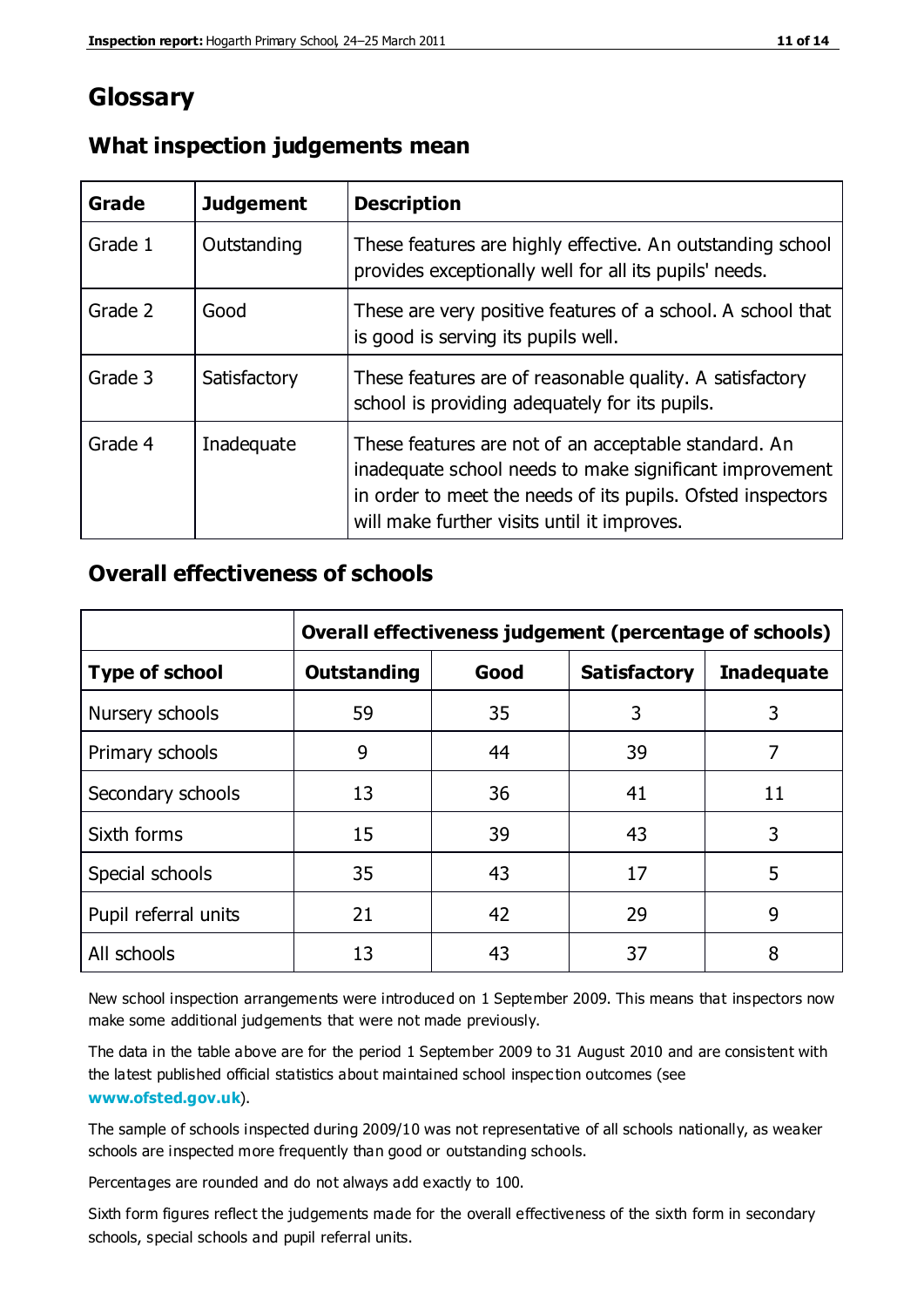# **Common terminology used by inspectors**

| Achievement:                  | the progress and success of a pupil in their learning,<br>development or training.                                                                                                                                                          |  |  |
|-------------------------------|---------------------------------------------------------------------------------------------------------------------------------------------------------------------------------------------------------------------------------------------|--|--|
| Attainment:                   | the standard of the pupils' work shown by test and<br>examination results and in lessons.                                                                                                                                                   |  |  |
| Capacity to improve:          | the proven ability of the school to continue<br>improving. Inspectors base this judgement on what<br>the school has accomplished so far and on the quality<br>of its systems to maintain improvement.                                       |  |  |
| Leadership and management:    | the contribution of all the staff with responsibilities,<br>not just the headteacher, to identifying priorities,<br>directing and motivating staff and running the school.                                                                  |  |  |
| Learning:                     | how well pupils acquire knowledge, develop their<br>understanding, learn and practise skills and are<br>developing their competence as learners.                                                                                            |  |  |
| <b>Overall effectiveness:</b> | inspectors form a judgement on a school's overall<br>effectiveness based on the findings from their<br>inspection of the school. The following judgements,<br>in particular, influence what the overall effectiveness<br>judgement will be. |  |  |
|                               | The school's capacity for sustained<br>improvement.                                                                                                                                                                                         |  |  |
|                               | Outcomes for individuals and groups of pupils.                                                                                                                                                                                              |  |  |
|                               | The quality of teaching.                                                                                                                                                                                                                    |  |  |
|                               | The extent to which the curriculum meets<br>pupils' needs, including, where relevant,<br>through partnerships.                                                                                                                              |  |  |
|                               | The effectiveness of care, guidance and<br>support.                                                                                                                                                                                         |  |  |
| Progress:                     | the rate at which pupils are learning in lessons and<br>over longer periods of time. It is often measured by<br>comparing the pupils' attainment at the end of a key                                                                        |  |  |

stage with their attainment when they started.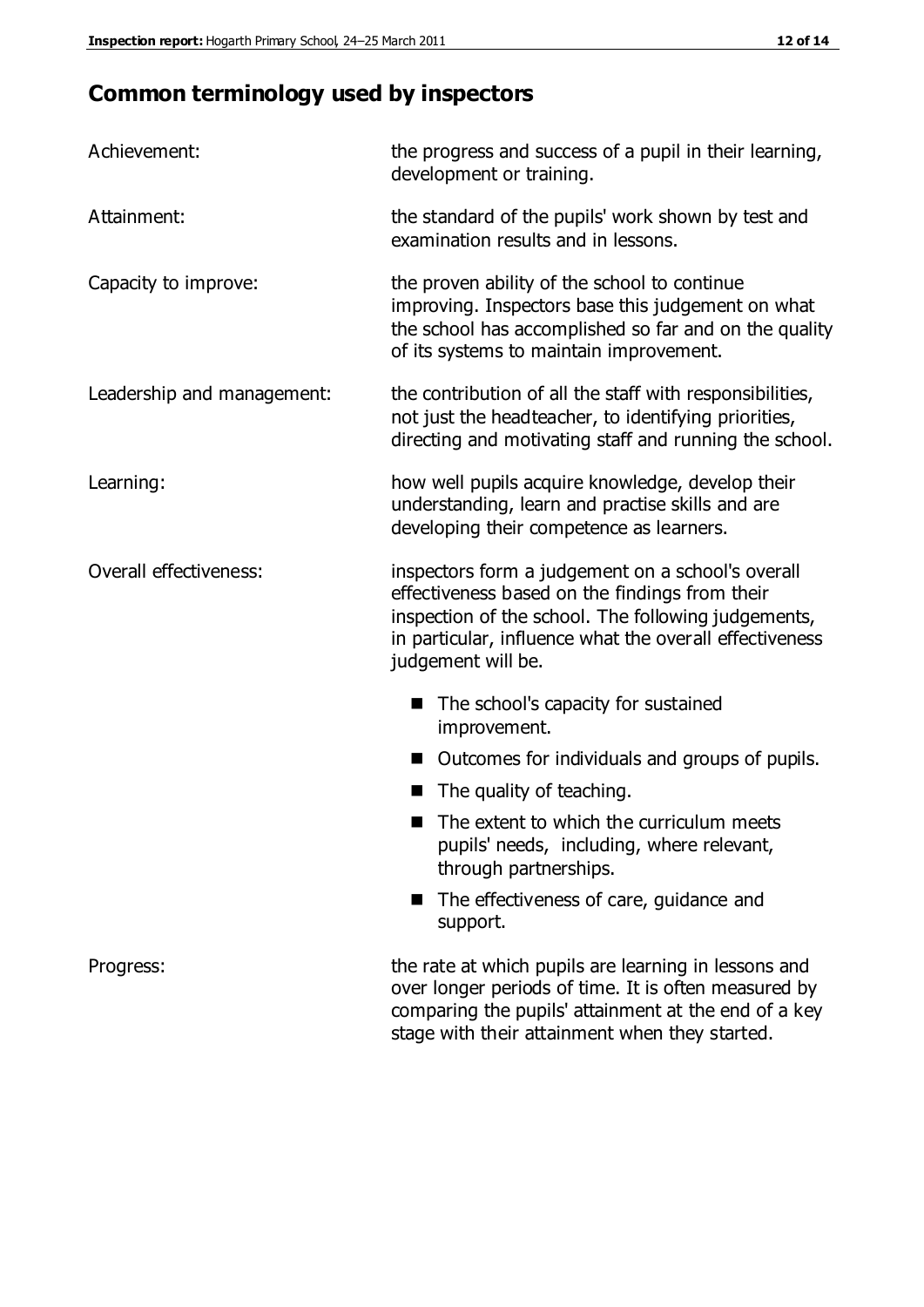## **This letter is provided for the school, parents and carers to share with their children. It describes Ofsted's main findings from the inspection of their school.**

28 March 2011

#### Dear Pupils

#### **Inspection of Hogarth Primary School, Brentwood, CM15 8BG**

Thank you for making us welcome when we visited your school. We enjoyed meeting you and spending time in your lessons. We found that yours is a good school, which has made a lot of progress recently. These are the things we liked best.

You have good attitudes to learning and work hard.

Progress has improved and is good in most years.

You undertake various jobs and make a good contribution to the school.

Staff care for you and support you well.

Teaching and learning are good.

Attendance has improved and you have a good awareness of the importance of eating healthily and staying fit.

You experience a good range of subjects, clubs and extra activities.

Those of you who find learning difficult get really good support.

To help you do even better, we have asked the school to ensure that:

- $\blacksquare$  the good practice in assessing what it is you should do to improve your writing is used in mathematics
- $\blacksquare$  the good marking of writing is extended to other subjects
- staff always expect you to produce high quality, consistently well-presented written work
- subject leaders have more opportunity to develop their roles, so they can help you to make even better progress and produce quality work in their subjects.

All of you can help by continuing to work hard and doing your best. We hope that you will have every success in the future.

Yours sincerely

George Logan Lead inspector